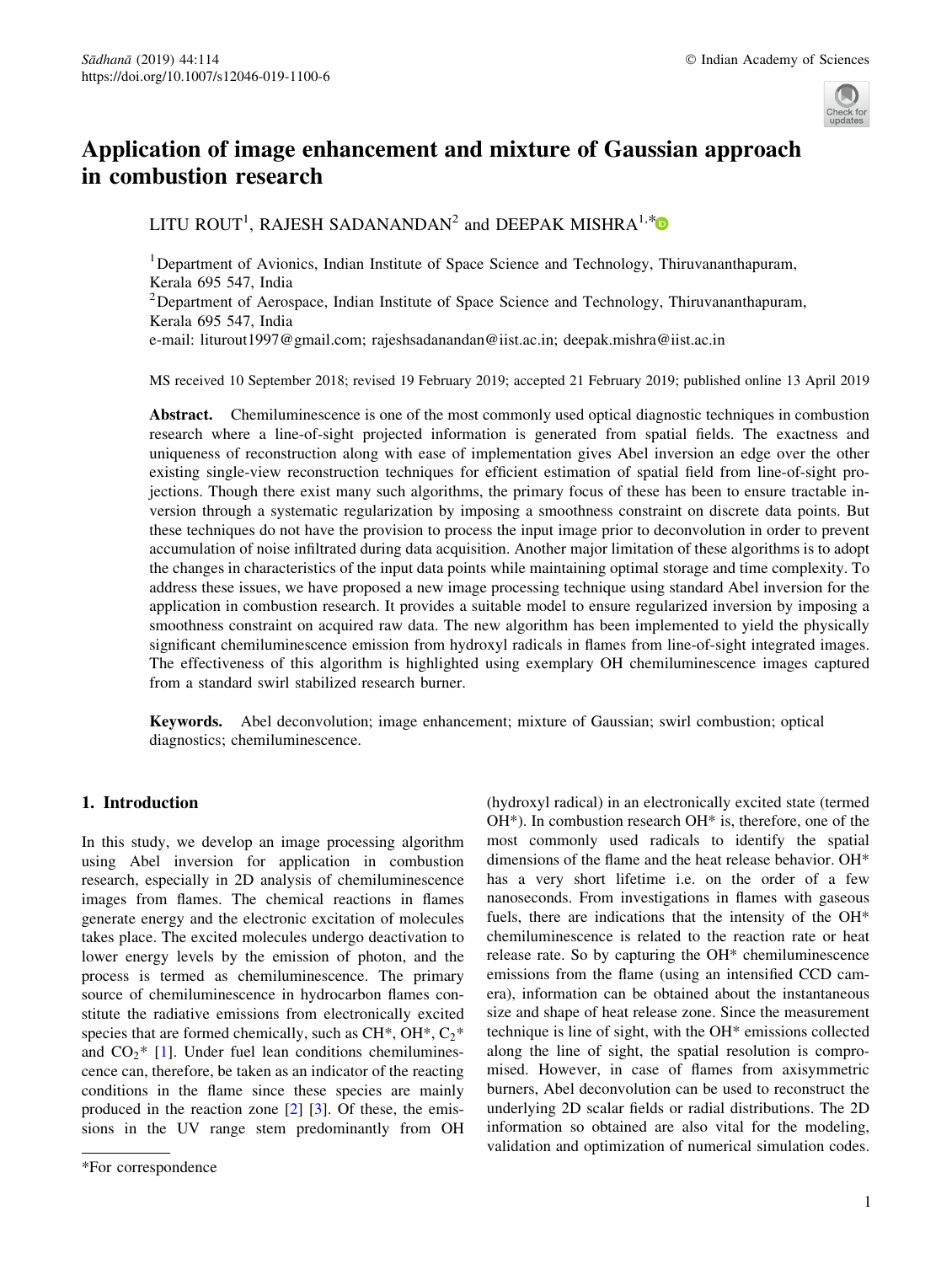<span id="page-1-0"></span>Various Abel deconvolution algorithms have been developed over the years with diverse applications such as heat conduction, infrared tomography and many more [\[4–9](#page-11-0)]. But most of these algorithms focus primarily on developing a strategy to enhance degree of smoothness with minimal consideration given to pre-processing the acquired raw results. In this paper, we propose to implement Abel deconvolution under noisy environment by taking utmost care while acquiring the results (raw images), modeling the noise and implementing a Mixture Of Gaussian (MOG) model to ensure higher degree of smoothness. An extensive investigation has been conducted in deciding the suitable curve that is preferred over the others while fitting the discrete data points. Based on this, a new way of implementing Abel deconvolution, which is robust to noisy and discrete experimental data, has been proposed. The following sections give a brief description about the mathematical aspects and geometrical interpretation (section 2), related works (section 3), followed by the implementation of the algorithm (section [4\)](#page-2-0) in a 2D-OH $*$  chemiluminescence image acquired from a standard swirl stabilized burner.

# 2. A brief review of Abel transform

In this section 2, a very brief discussion about the forward (2.1) Abel Transform and Abel Deconvolution (2.2) is given. More details on Abel Transform can be found at [\[10](#page-11-0)].

## 2.1 *Forward Abel transform*

The forward Abel transform of a function  $f(r)$  is defined by the following equation as

$$
F(y) = 2 \int_{y}^{\infty} \frac{f(r)rd(r)}{\sqrt{r^2 - y^2}},
$$
 (1)

where  $r = \sqrt{x^2 + y^2}$  represents the radial distance of the points on the line of sight of integration and *y* represents the distance of the observer from X axis as shown in figure 1  $[10]$  $[10]$ .

## 2.2 *Abel deconvolution*

The Abel deconvolution is usually used to obtain the symmetric function from it's projection i.e. a scan or a photograph [\[10](#page-11-0)]. Assuming that  $f(r)$ ,  $f'(r)$  ( $\prime$ <sup>*r*</sup> represents first derivative) drops to zeros more quickly than  $\frac{1}{r}$ , the inverse Abel transform is given by Eq. (2). The emission function  $f(r)$  can be obtained from its projection  $F(y)$  with the help of this inverse Abel transform.



Figure 1. Projection of a transparent, emitting scalar field with circular symmetry as per the field of view of an observer along the blue arrows.

$$
f(r) = \frac{-1}{\pi} \int_{r}^{\infty} \frac{\mathrm{d}F}{\mathrm{d}y} \frac{\mathrm{d}y}{\sqrt{y^2 - r^2}} \tag{2}
$$

For the ease of understanding, we have demonstrated the physical interpretations of Abel transformation with mathematical equations in light of circular symmetry. However, the general equations (1) and (2) of Abel transformation with certain modifications can be extended to other instances, such as spherical and cylindrical symmetry, without the loss of generality.

Of particular interest, the projection of a cylindrical symmetric function  $f(\rho, z)$  onto a plane parallel to Z axis can be obtained by taking Abel transform of  $f(\rho, z)$  as shown in the following equation.

$$
F(y,z) = \int_{-\infty}^{\infty} f(\rho, z) dx = 2 \int_{y}^{\infty} \frac{f(\rho, z) \rho d\rho}{\sqrt{\rho^2 - y^2}} \qquad (3)
$$

where  $\rho^2 = x^2 + y^2$  is the cylindrical radius and *F(y,z)* is the projection on YZ plane. The inverse Abel transform of such projection can be obtained by the following equation.

$$
f(\rho, z) = \frac{-1}{\pi} \int_{\rho}^{\infty} \frac{dF}{dy} \frac{dy}{\sqrt{y^2 - \rho^2}}
$$
(4)

Since our application provides the projected image  $F(y, z)$ , we aim to employ inverse Abel transform, as given in Eq. (4), to obtain the cylindrical symmetric flame  $f(\rho, z)$ .

#### 3. Related works

Abel transform and its inverse integral equation finds numerous applications in various branches of science especially in plasma diagnostics and X-ray radiography, where it is used to yield information about the density or temperature distribution [\[4](#page-11-0)]. In combustion studies, the deconvolution algorithms are used for extracting the tomography of spectroscopic emissions from axisymmetric objects, for example flames in axisymmetric burners. One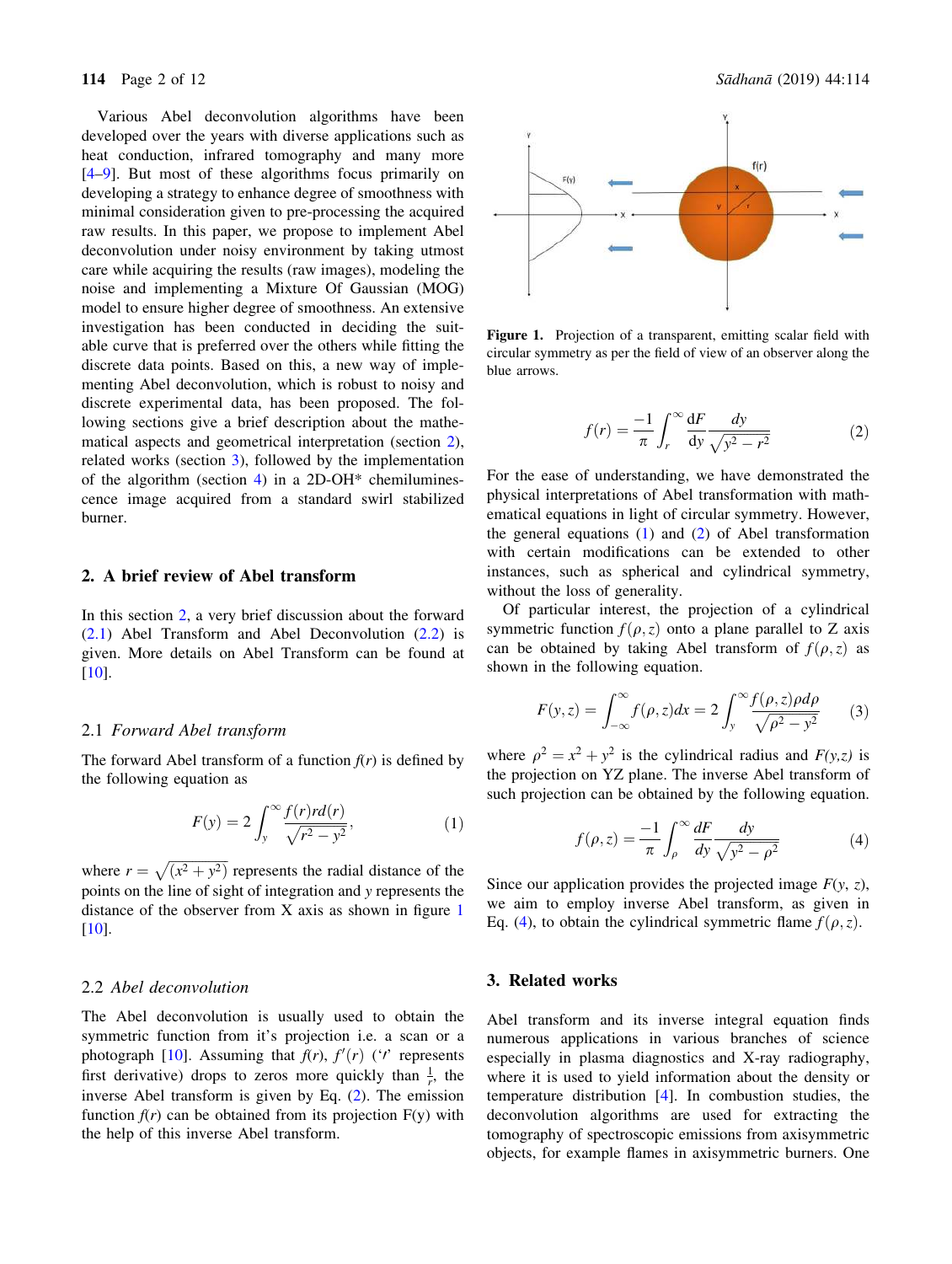<span id="page-2-0"></span>of the most commonly used algorithms in this case is the onion peeling method [\[5](#page-11-0)]. The ill posed sets of equations generated by the onion-peeling scheme are transformed into well posed sets with the help of Tikhonov regularization scheme [[6\]](#page-11-0). A comparative study of Abel three-point deconvolution, onion-peeling and Tikhonov regularization is given [[8\]](#page-11-0) for a known spatial field from a line-of-sight integrated projection data.

Other approaches to solving this singular integral equation obtained from axisymmetric flame and parallel scanning measurements are generalized quadrature method, spline smoothing and Tikhonov regularization along with infrared tomography [\[9](#page-11-0)].

For an axisymmetric object the measured intensity, in gray level units, is related to the object's radial optical density profile through Abel's integral equation. So, in order to extract the physically significant radial density profile the measured raw data (or image) needs to be Abel inverted, which can then be used for non-destructive evaluation of the object. In other words, the forward Abel transform is used for the projection of an axially symmetric function onto a plane, whereas inverse Abel transform is used for extracting the axially symmetric function from its projection i.e. a scan or a photograph. Computational issues arise when the raw data contains noise because the efficacy of inversion algorithm greatly depends on the suppression of noise. Since the expression used for inversion is an integral equation, it is certainly affected by the accumulation of small drifts due to noise. Also, the derivative used in Abel integral equation tends to amplify the errors. Over the years, many Abel inversion techniques have been proposed  $[9, 11-13]$  $[9, 11-13]$ . One of the successful algorithms was proposed by Deutsch and Beniaminy [\[11](#page-11-0)], that uses derivative free implementation of Abel inversion. One of the key features incorporated in this derivative free inversion is based on the least square smoothing of discrete experimental data. Though the algorithm produces high quality images after inversion, its time complexity is  $O(n^{1.5})$  and also it requires high storage space. In spline based representation of the input data, the implementation of spline fit avoids amplification of noisy data. But the quality of this fitting procedure deteriorates at the end points of the sampling interval. Therefore, a plausible solution to address this issue would be to reflect part of the data relative to y-axis before fitting the data using a spline fit [[13\]](#page-11-0).

The analytic spline Abel inversion (ASAI) is another successful implementation of Abel deconvolution that has been proved to be extremely effective under noisy and noise free environment. Despite the effectiveness of ASAI algorithm, it requires  $O(n^2)$  number of arithmetic operations that includes four transcendental operations per each set of data and also, its coefficients are uniquely associated with the data points. Hence these coefficients can't be stored in advance. In order to address this issue Gueron and Deutsch have proposed a fast Abel inversion (FAI)

technique [[13\]](#page-11-0) that uses less number of transcendental operations while using the spline based smoothing procedure. The FAI algorithm computes coefficients which are independent of the data points and hence, these can be computed once, and used for many dataset [\[13](#page-11-0)]. Though this independent approach is considered to be significantly impressive, there is a need to change the coefficients slightly in order to adapt to the changes in data points. Therefore, a smoothing scheme which can adapt to the changes with less number of arithmetic operations, especially transcendental operations, and a high degree of smoothness is desirable.

Though the smoothing procedure eliminates the abrupt transition in intensities, we have observed that noise due to various sources still persists in the captured images. Therefore, in this paper, we have experimented various standard image enhancement schemes to further alleviate the adverse effects of image acquisition in real world applications.

#### 4. Proposed methodology

In the proposed algorithm we assume that the line-of-sight projections of the spatial field are equally spaced over the whole field and each of these projections are obtained with the help of a narrow beam. It has been proved that sampling has a great influence on the quantity of noise which gets added to the spatial field during the process of deconvolution  $[5]$  $[5]$ .

Therefore one of the most important steps in deconvolution is to eliminate oversampling and smooth the projected discrete data prior to deconvolution. While the oversampling issue is resolved by taking utmost care during image acquisition, the Mixture of Gaussian (MOG) model, as proposed in this paper, has been used to approximate the discrete noisy experimental data.

In the following sections, we elaborate on the proposed methodology with detailed experimentation and analysis. The image acquiring process and image enhancement (section 4.1) techniques have been discussed prior to estimation of smoothing function (section [4.2\)](#page-4-0) and Abel inversion (section [4.3\)](#page-5-0). Thereafter, the post-processing task such as spatial distribution of deconvoluted data points has been discussed (section [4.4](#page-6-0)), followed by the essential algorithms (section [4.5](#page-7-0)) namely coefficient extraction and Abel deconvolution.

#### 4.1 *Image acquisition and enhancement*

Space and time complexities are two of the important factors in most image processing techniques. Storage and retrieval without loss of valuable information is nonetheless challenging task in various scenarios. In order to deal with such problems, we have taken utmost care during data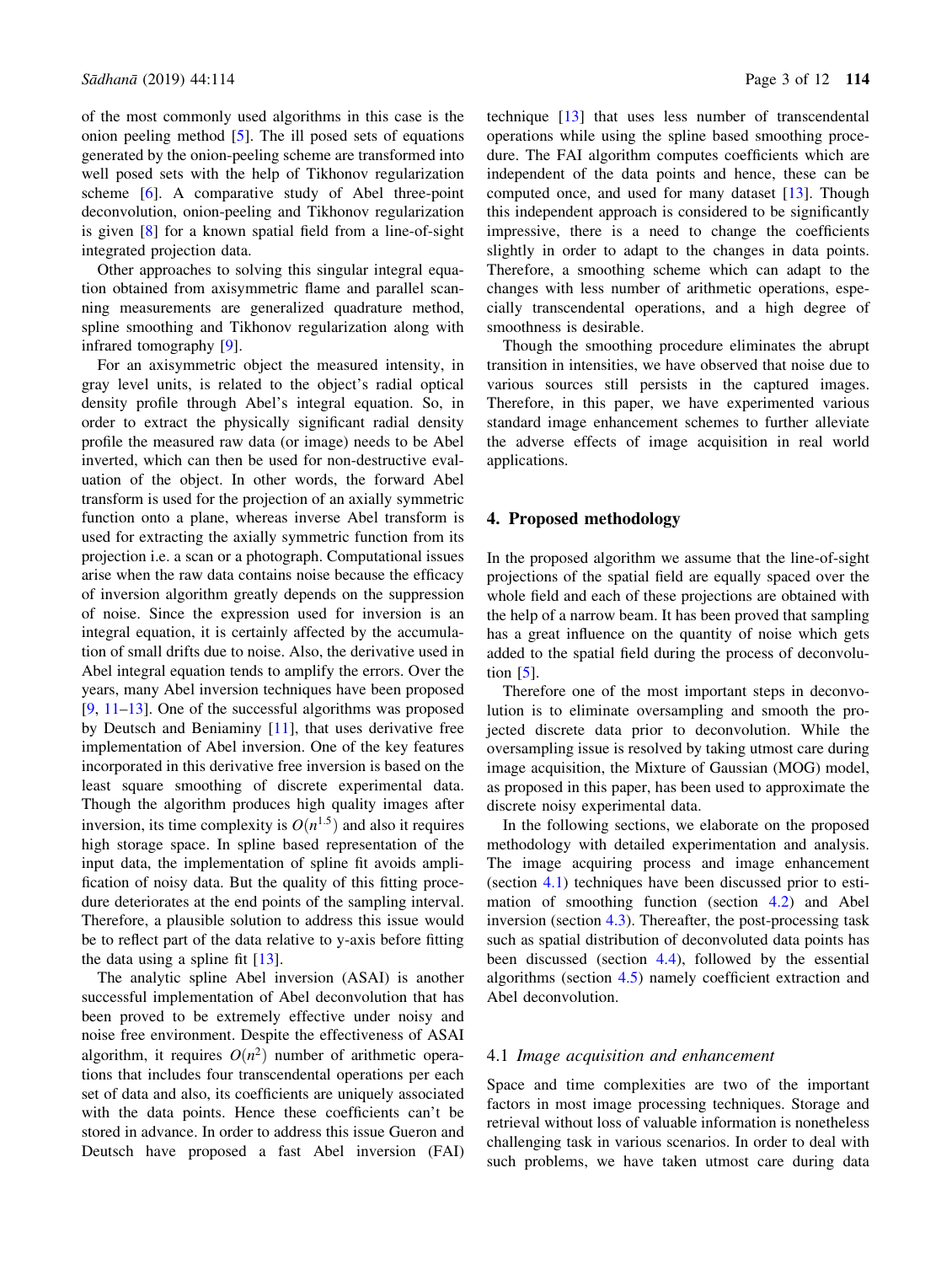acquisition. The OH\* emission images from a standard swirl burner, as used in this work, is captured using an intensified CCD camera. The raw images are recorded in .im7 format (type: graphic) which is a proprietary file format from LaVision GmbH. For the post processing of the images the .im7 images are exported into .jpeg format. After storing the data, the next vital step is to remove noise using image enhancement techniques as a regularization strategy to make Abel inversion more tractable.

In real world applications, it is almost intractable to acquire images without noise. In image processing perspective, it can be justified by central limit theorem that these unwanted signals, often referred to as noise, tend to follow Gaussian distribution when several random numbers are added [[14\]](#page-11-0). Thus, the unavoidable noise, since it affects all the pixels of the captured image, is reasonable to be modelled as Additive White Gaussian Noise (AWGN). Hence, an edge preserved smoothing mechanism will be a great option to eliminate the AWGN without corrupting the data. However, it is extremely difficult to compute the latent variables of such distribution and eliminate the noise completely. Therefore, one of the plausible solutions to tackle such an issue is to employ various image enhancement techniques on the raw pixels and analyze the impact of such methods qualitatively. Since neither the noise-free image nor the actual noise distribution is at hand, we have preferred qualitative analysis over quantitative measures such as SNR. In order to validate our assumption of AWGN, we have experimented with variance and logarithmic transform based enhancement techniques. After exploring these methods, we have observed that edge adaptive smoothing using Gaussian kernels turns out to be more effective when compared with other image enhancement algorithms such as unsharp masking and retinex. Therefore, this comparison validates the additive property of the noise in our raw data up to some extent. One can find a detailed description with notable comparisons among these image enhancement techniques in  $[14]$  $[14]$ . The qualitative analysis of the aforementioned techniques is shown in figure 2. As figure 2(b) depicts, the edge preserved smoothing using Gaussian kernel outperforms the rest mechanisms, and hence, it has opted for further processing. In the following few paragraphs, we briefly discuss some key enhancement techniques that we have experimented in this study.

In edge preserved Gaussian smoothing, a small window *W*around a pixel is taken. The variance of all the possible windows *w* of the same dimension in the local neighbourhood that consists of at least one pixel from the window *W* is computed. Then the central pixel of *W* is replaced with a smoothed value of the window *w* that has minimum variance. For a 5x5 window *W*, there are 25 possible local windows out of which 1 window *w* has a minimum variance which is used for computing the value of the center pixel [\[14](#page-11-0)].



Figure 2. Qualitative analysis of various image enhancement techniques. (a) Noisy discrete experimental data. (b) Edge preserved Gaussian smoothing. (c) Unsharp masking using adaptive Gaussian window. (d) Retinex algorithm with 10 iteration. (e) Unsharp masking using global window. (f) Image sharpening.

In local unsharp masking a local window whereas in global unsharp masking a global window is considered while computing a low pass filtered image. The low pass filtered version of the image is then subtracted from itself and multiplied by an amplification factor. The difference is amplified only when it exceeds a certain threshold which is used to suppress small high frequency fluctuations due to noise. Thus, the amplification factor is chosen according to the local variance. This transformation can be achieved using the following equation [[14\]](#page-11-0).

$$
F(y, z) = A[F(y, z) - m(y, z)] + m(y, z)
$$
 (5)

where  $A = \frac{kM}{\sigma(y,z)}$ , *k* is scalar, *M* is the average grey value of the whole image,  $\sigma(y, z)$  variance of the local window,  $m(y, z)$  is the low pass version of  $F(y, z)$  and  $F(y, z)$  is the line-of-sight integrated image with *y* and *z* representing columns and rows respectively.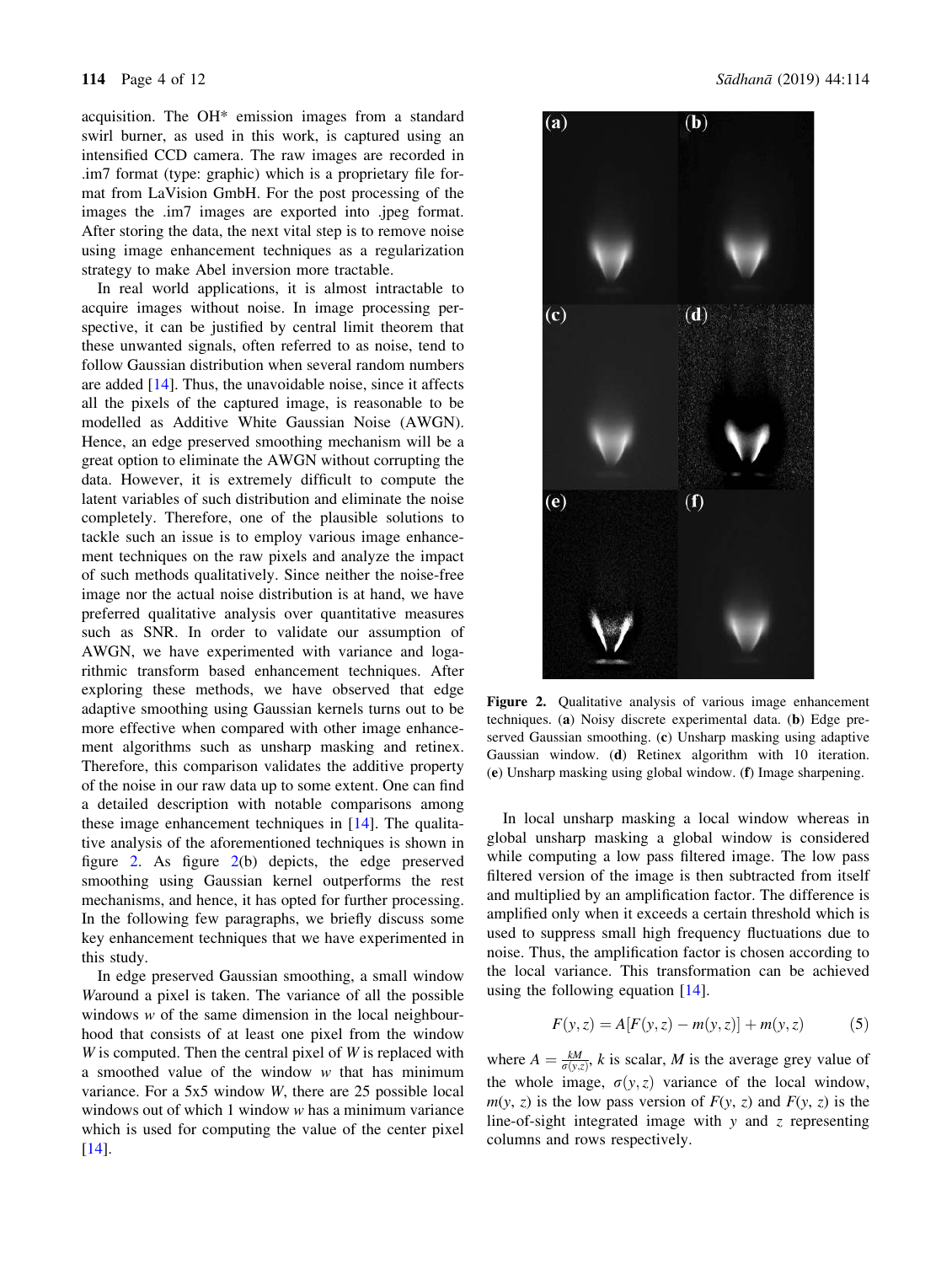<span id="page-4-0"></span>The results are compared with single scale retinex or logarithmic transform which is usually used to isolate unwanted signals due to variable illumination that may manifest during image acquisition. It has two basic ingredients:

- 1. grey value normalization by dividing local mean value;
- 2. conversion into a logarithmic scale which will enhance dark pixels more and bright pixels less.

This transformation can be achieved by using the following equation.

$$
F(y, z) = ln(F(y, z) + 1) - ln(\overline{F(y, z)})
$$
 (6)

where  $\overline{F(y, z)}$  is the local mean value of  $F(y, z)$ . The mean value is obtained using a large Gaussian filter. A deep insight into all these image enhancement techniques can be found in [\[14](#page-11-0)]. Here, we essentially employ AWGN filter to enhance the required details of the captured image due to its close approximation to eliminate noise to some degree.

#### 4.2 *Function estimation*

After removing the unwanted signals from the acquired image, the discrete data points are approximated by a continuous function. Here, we discuss various approximating functions and their corresponding goodness of fit (GOF). In order to select the right fit for the discrete experimental data, we have experimented various functions including polynomial, Gaussian, Fourier, smoothing spline, the sum of sine, exponential, power, rational, and Weibull. Based on their performance and required criteria, the feasible functions have been narrowed down to the top three approximators which are mixture of Gaussian (MOG), Fourier series expansion, and higher order polynomial. Also, we have observed that there is an insignificant change in the accuracy of approximation as the order becomes higher and higher. However, the computational cost grows significantly as the order increases. So, the order of the approximating function (here, 8) has been decided such that it provides an optimal residual sum of errors with minimal computational complexity.

In our notation,  $F(y, z)$  represents the intensity at  $(y, z)$ location of input image in spatial domain. We aim to approximate each row  $(z)$  of  $F(y, z)$  with appropriate continuous functions and perform Abel inversion to obtain elements of  $f(\rho, z)$  in that particular row. The proposed mixture of Gaussian distributions, which is used to approximate discrete  $F(y, z)$ , is given by the following equation.

$$
F(y,z) = \sum_{n=1}^{8} \left( a_n \exp^{-\left(\frac{y-b_n}{c_n}\right)^2} \right), \forall z \tag{7}
$$

where  $a_n$  is the maximum amplitude,  $b_n$  is the mean position and  $c_n$  is  $\sqrt{2}$  times standard deviation( $\sigma$ ). Similarly, the Fourier series approximation is given by the following equation.

$$
F(y, z) = a_0 + \sum_{n=1}^{8} (a_n \cos(n\omega) + b_n \sin(n\omega)), \forall z \qquad (8)
$$

where  $\omega$  is the fundamental frequency,  $a_n$  and  $b_n$  are the coefficients of cosines and sines of n*th* harmonic respectively,  $a_0$  is the offset value. The polynomial model is given by the following equation.

$$
F(y, z) = \sum_{n=1}^{8} (a_n y^n), \forall z
$$
 (9)

where  $a_n$  represents the coefficients of the polynomial interpolation. Here, the coefficients used in these models are within 95% confidence bounds [[15–17\]](#page-11-0). A line-of-sight integrated image is shown in figure 3. Polynomial, Gaussian, and Fourier approximation for a fixed row(here, 368 from top) of the line-of-sight integrated image is illustrated in figure [4.](#page-5-0) As described above, a proper goodness of fit decides the accuracy of the spatial field. Therefore, the Gaussian mixture model has been selected for further processing, as it is found to outperform the rest with minimal error, high goodness of fit and 95% confidence bound in the region of interest i.e. from column 100 to 200. For better understanding, we have visualized the individual Gaussian distributions along with MOG model in figure [5](#page-5-0).

A comparative study of GOF of top performing function approximators has been detailed in Table [1](#page-5-0). We have used Regression Squared(R-squared), Adjusted R-squared(AdjR-squared) and Root Mean Squared Error(RMSE) as the essential statistical measures for assessing the quality of fit. The details of these metric can found at  $[18]$  $[18]$ .

The graphical interpretation (figure [4\)](#page-5-0), as well as quantitative measure (Table [1\)](#page-5-0) clearly indicates that the mixture of Gaussian model has exceedingly high goodness of fit in the region of interest. Outside this region there are dark



Figure 3. An example of a line-of-sight integrated image.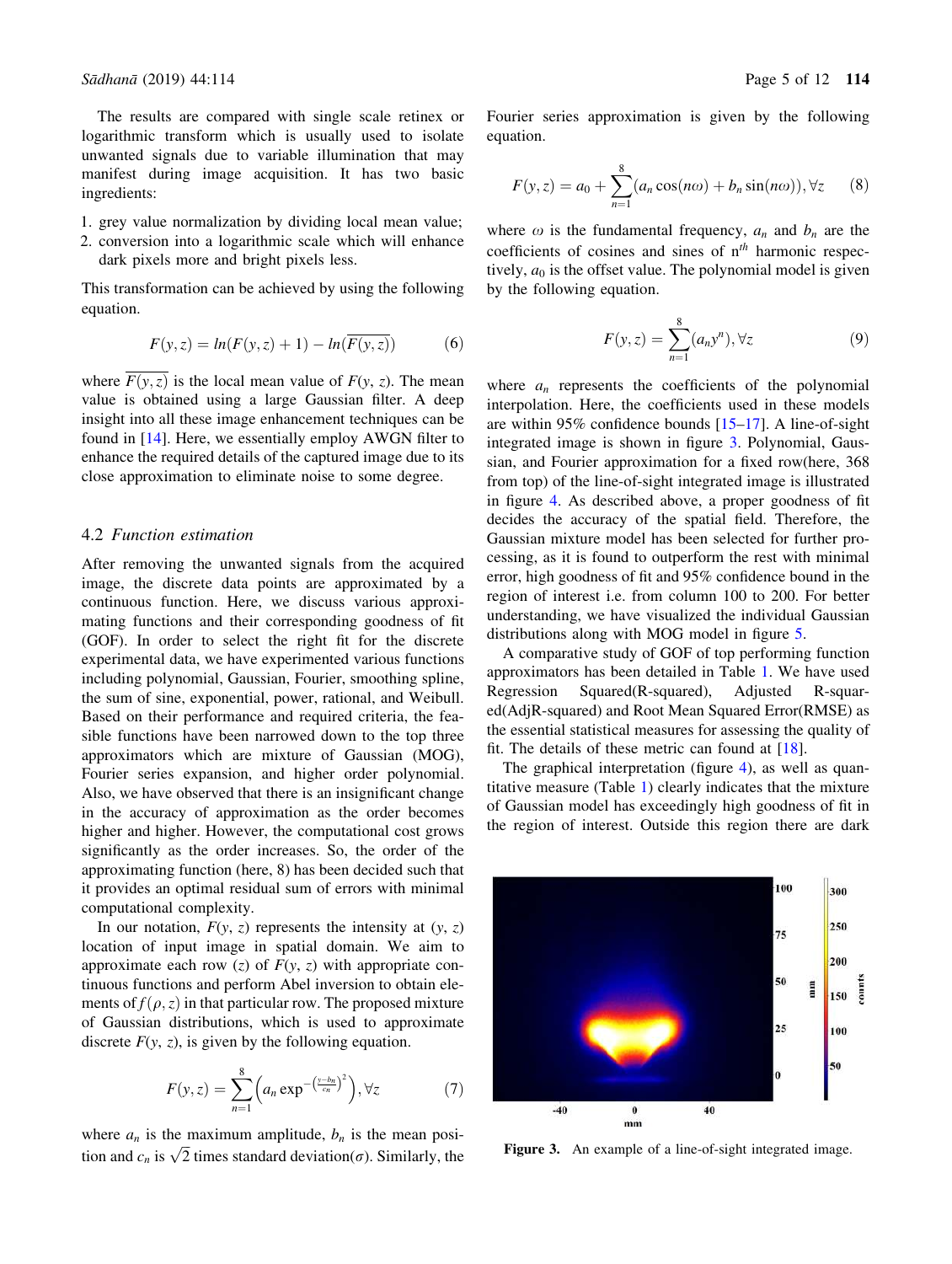<span id="page-5-0"></span>

Figure 4. Comparison among Polynomial, Gaussian and Fourier approximation of discrete data points. It is observed that the Gaussian mixture model approximates the data significantly better than Polynomial and Fourier approximation.



Figure 5. Mixture of eight individual Gaussian distributions.

Table 1. Statistical inference of Goodness Of Fit (GOF).

| Statistical inference                 | Polynomial Fourier MOG |        |        |
|---------------------------------------|------------------------|--------|--------|
| Regression squared (R-squared)        | 0.8544                 | 0.9750 | 0.9994 |
| Adjusted R-squared (AdjR-<br>squared) | 0.8506                 | 0.9736 | 0.9993 |
| Root Mean Square Error (RMSE)         | 722.7                  | 303.6  | 47 Q   |

patches of background information which is not of much importance in such applications. The underlying hypothesis of function approximation is that an unknown distribution can be well approximated by mixture of Gaussian when sufficiently large number of Gaussian basis functions are considered. This hypothesis is supported by the central limit theorem and is well investigated in many signal processing applications including image enhancement and interpolation [\[14](#page-11-0)]. On the other hand, the polynomial and Fourier series approximation does not fit the data as efficiently as MOG with limited number of free parameters. Therefore, we have opted the MOG model for estimating the continuous approximation of discrete data. The parameters of MOG model i.e.  $a_n$ ,  $b_n$  and  $c_n$  are computed by optimizing the squared sum of errors. In this process, the parameters are initialized with random values and then successively iterated until convergence within a prescribed limit. The partial derivatives used to compute the increments are given by

$$
\frac{\partial F}{\partial a_1} = e^{-\left(\frac{y-b_1}{c_1}\right)^2},
$$
  
\n
$$
\frac{\partial F}{\partial b_1} = 2a_1 \frac{(y-b_1)}{c_1^2} e^{-\left(\frac{y-b_1}{c_1}\right)^2}
$$
 and  
\n
$$
\frac{\partial F}{\partial c_1} = 2a_1 \frac{(y-b_1)^2}{c_1^3} e^{-\left(\frac{y-b_1}{c_1}\right)^2}.
$$

This technique could obviously be generalized to multiple Gaussian basis functions, although the convergence property gets worse as the number of parameters increases. However, it is necessary, in some scenarios, to increase the number of Gaussian basis functions for efficient approximation of noisy experimental data. Though the order 8 of MOG works reasonably well in case of our data, it is still a hyper parameter that needs to be tuned for approximating diverse data sets. For first convergence, we have used optimized existing algorithms [[19\]](#page-11-0) to compute the parameters of MOG during function estimation.

## 4.3 *Abel deconvolution integral*

The coefficients of Gaussian Model, obtained in the function estimator stage are used to construct a continuous function  $F(y, z)$  of the specific order for the variation of intensity in each row (*z*). These coefficients of MOG are computed by non-linear least square fitting method. In order to obtain the emission function  $f(\rho, z)$ , the integral form of inverse Abel transform [[10\]](#page-11-0), as given by equation [\(4](#page-1-0)), has been used. Thus, the estimated continuous function  $F(y, z)$  is Abel deconvoluted, and the data corresponding to emission function in each row are acquired [[12](#page-11-0), [13](#page-11-0)]. For deconvolution to be meaningful cylindrical symmetry is mandatory. Though the experimental results are not 100% symmetric we actually ignore the asymmetry as the variations are minimal. This is also the reason why we do only deconvolution on one side. Assuming cylindrical symmetry the deconvolution process, irrespective of whether it is done on left or the right half, will give the same result. Therefore, in order to address this issue, only one side of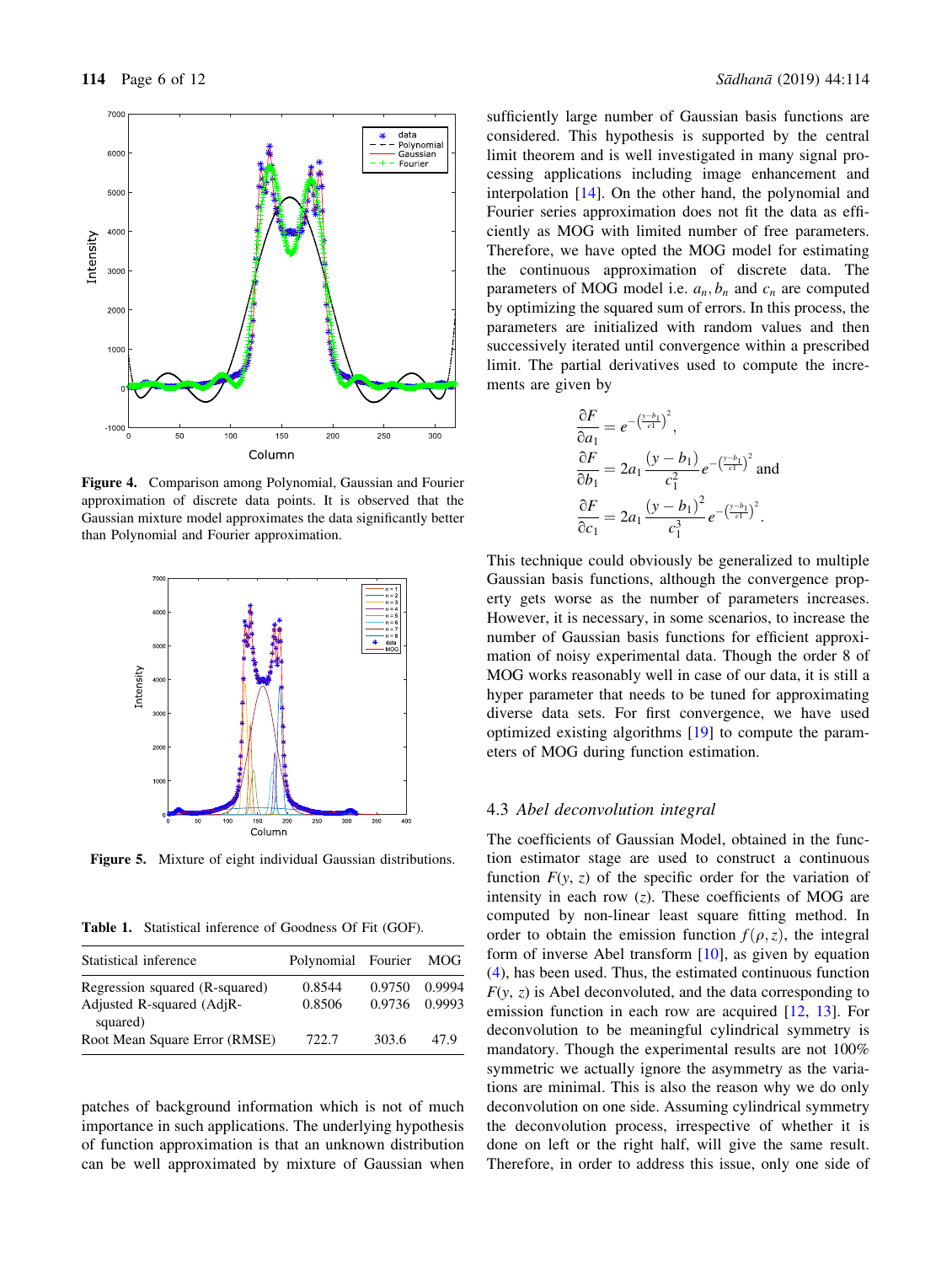<span id="page-6-0"></span>the projected image  $F(y, z)$  is deconvoluted to obtain one side of  $f(\rho, z)$  and then it is reflected along the vertical axis (Z) for complete reconstruction of  $f(\rho, z)$ . In practice, the deviation from symmetry is minimal when compared with the average counts, and hence, it is reasonable to tackle the asymmetry issue in such manner. This procedure is followed for all the rows of the enhanced image to obtain spatial field information of the entire image.

The analytical solution of Abel inversion can be derived as following. For reducing the complexity, we have shown the derivation for one Gaussian basis i.e.  $F(y, z) = ae^{-\left(\frac{y-b}{c}\right)^2}$ with  $a = 1, b = 0, c = 1$ . Now,  $f(\rho, z)$  can be obtained from  $F(y, z)$  by

$$
f(\rho, z) = \frac{-1}{\pi} \int_{y=\rho}^{\infty} \frac{dF}{dy} \frac{dy}{\sqrt{y^2 - \rho^2}}, \forall z
$$
  
\n
$$
= \frac{-1}{\pi} \int_{y=\rho}^{\infty} a e^{-\left(\frac{y-\beta}{c}\right)^2} (-2) \left(\frac{y-b}{c}\right) \left(\frac{1}{c}\right) \frac{dy}{\sqrt{y^2 - \rho^2}}
$$
  
\n
$$
= \frac{2}{\pi} \int_{y=\rho}^{\infty} \frac{y}{\sqrt{y^2 - \rho^2}} e^{-y^2} dy,
$$
  
\nsubstituting a = 1, b = 0, c = 1  
\n
$$
= \frac{2e^{-\rho^2}}{\pi} \int_{u=0}^{\infty} e^{-u^2} du, \text{ substituting } \sqrt{y^2 - \rho^2} = u
$$

Gaussian error function is a special integral given by the following equation.

$$
erf(x) = \int_{t=0}^{x} \frac{2e^{-t^2}}{\sqrt{\pi}} dt
$$
 (10)

Therefore,  $f(\rho, z)$  can be reduced further to

$$
f(\rho, z) = \frac{e^{-\rho^2}}{\sqrt{\pi}} \int_0^\infty \frac{2e^{-u^2}}{\sqrt{\pi}} du
$$
  
=  $\frac{e^{-\rho^2}}{\sqrt{\pi}} erf(\infty)$   
=  $\frac{e^{-\rho^2}}{\sqrt{\pi}}, \therefore erf(\infty) = 1$ 

This approach can be extended to higher order Gaussian basis functions in the similar manner.

## 4.4 *Spatial distribution of data*

One of the important aspects of this processing is to arrange the data in spatial coordinate frame. After performing Abel deconvolution, the deconvoluted image is obtained in pixel coordinate frame which needs to be converted into spatial domain in order to analyse better in real world units such as cm, mm, etc. In order to achieve this, we have used the stored relevant scaling information to convert from pixel coordinate frame to spatial coordinate frame. The scaling information is obtained by estimating the pixel resolution from images of standard calibration targets. By proper utilization of this information, Abel inverted image is represented in spatial coordinate frame. The pseudo codes for coefficient extraction and Abel deconvolution are given in Algorithm 1 and Algorithm 2 respectively.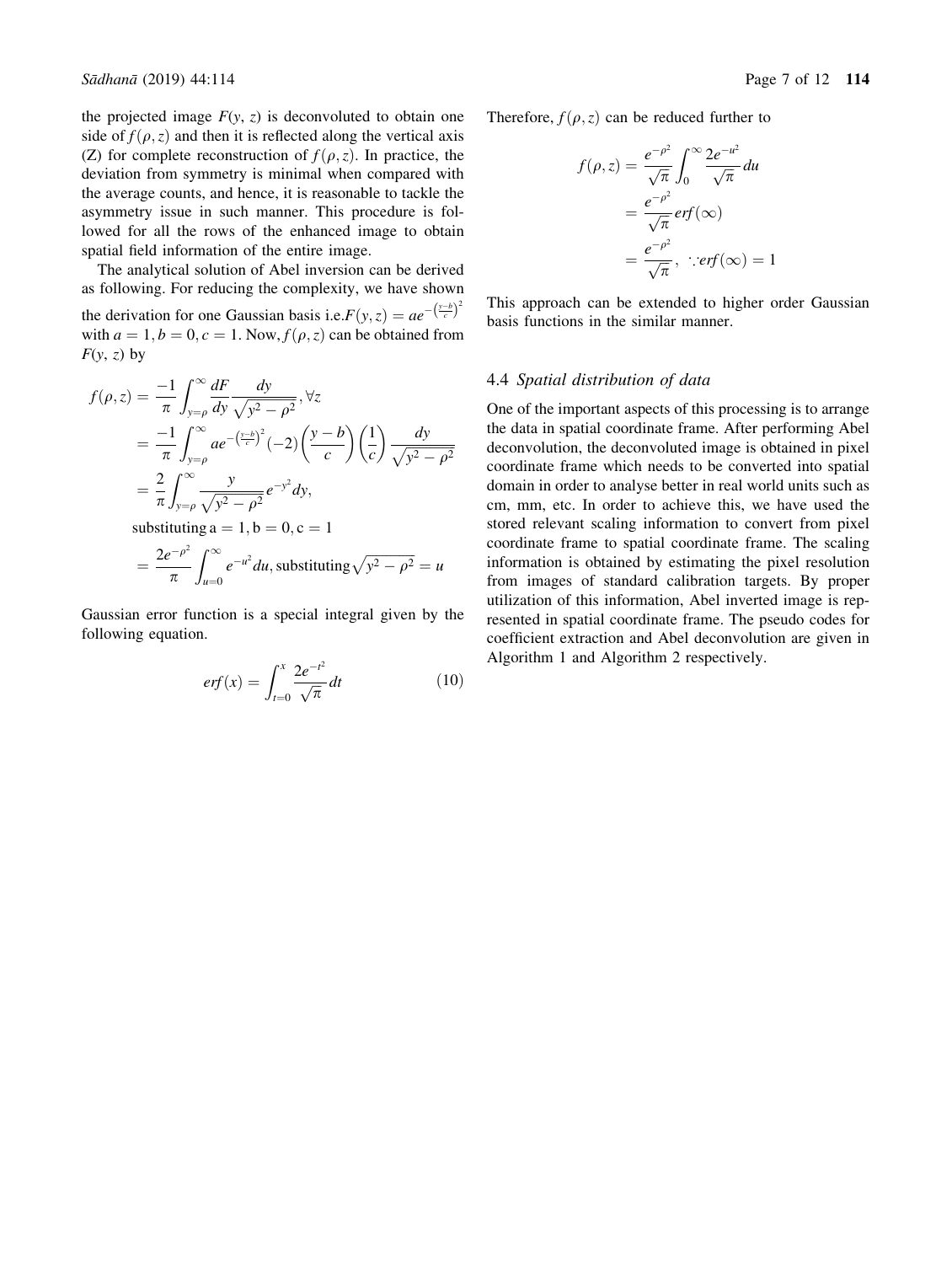# <span id="page-7-0"></span>4.5 *Proposed algorithm*

Algorithm 1: Pseudo Code for Coefficient Extraction

- 1. **input**: line-of-sight integrated image
- 2. processing:
	- (a) Compute size of the input image. Let row and  $col$ be the dimensions of the input image.
	- (b) Initialize a matrix to store coefficients of approximated curve. Let num represents the number of coefficients of the approximating curve. Then the coefficient matrix could be initialized as a null matrix of size (row, num).
	- (c) for all the rows of input image
		- i. Apply Mixture of Gaussian model(MOG) as given in equation (7) to approximate intensity  $F(:, z)$  of each row(z) with respect to columns  $(y)$ .

$$
F(y,z)=\sum_{n=1}^8(a_n\exp^{-(\frac{y-b_n}{c_n})^2}),\forall z
$$

where  $a_n$ ,  $b_n$  and  $c_n$  are the 24 coefficients to be estimated for each row. Therefore, the value of *num* is 24 in this MOG model.

ii. Store all the 24 coefficients corresponding to each row for further processing.

 $(d)$  end

3. output : As a result of this process, the coefficient matrix of MOG model of the whole input data are obtained as prerequisites for performing Abel deconvolution.

Algorithm 2: Pseudo Code for Abel Deconvolution

- 1. **input**: The coefficient matrix obtained in the previous process are used as input to Abel deconvolution process.
- 2. processing:
	- (a) Create a matrix to store deconvoluted spatial field information.
	- (b) for all the rows of input image
		- i. Construct the continuous Mixture of Gaussian(MOG) model as given in equation (7) using the coefficient matrix corresponding to each row.
		- ii. Construct the smoothed projection  $F(y, z)$ , and compute the derivative of continuous MOG  $F(y, z)$  for each row.
		- iii. Perform Abel integration using equation (4) to obtain spatial field  $f(\rho, z)$  for each row.

$$
f(\rho, z) = \frac{-1}{\pi} \int_{\rho}^{\infty} \frac{dF}{dy} \frac{dy}{\sqrt{y^2 - \rho^2}}
$$

iv. Stack the spatial field data  $f(\rho, z)$  corresponding to each row to obtain Abel deconvoluted information of the whole image.

 $(c)$  end

3. output : The outcome of this process is the spatial field data which corresponds to the given line-of-sight projected image. In the final process, this spatial field information is transformed from pixel coordinate frame to spatial coordinate using appropriate scaling information.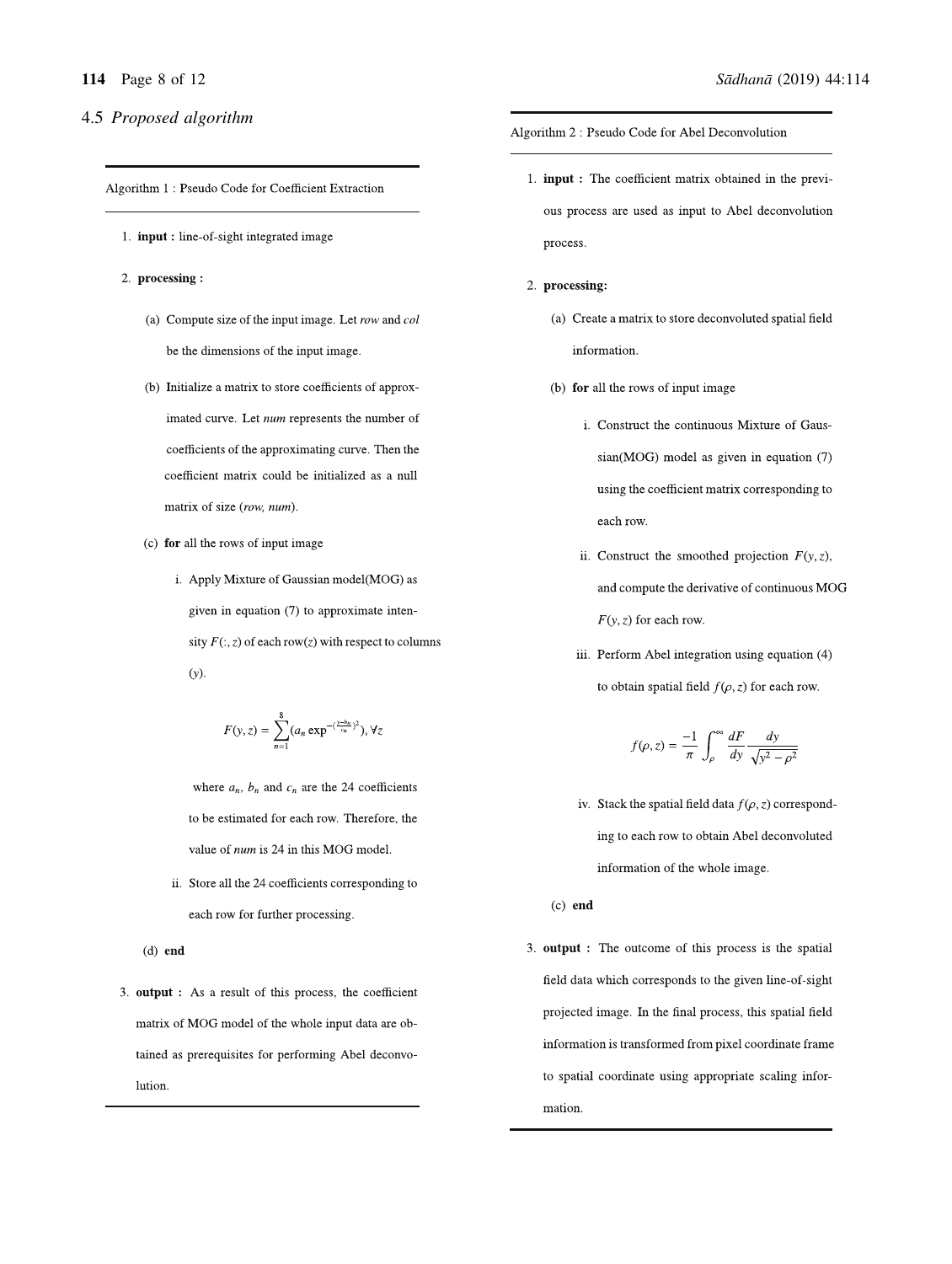<span id="page-8-0"></span>

Figure 6. (a) Photograph of flame from a standard swirl burner. (b) Time averaged 2D-velocity distribution along the axial plane. (c) Time averaged OH chemiluminescence image. (d) Abel deconvoluted image. (e) Multi-layered velocity field overlapped with Abel deconvoluted OH\* image as contour plot.

# 4.6 *Computational complexity*

One major advantage of using mixture of Gaussian is the number of transcendental operations involved in computing the coefficients of fitted curve. This model requires three transcendental operations for computing  $a_n, b_n, c_n$  (Eq. [\(7](#page-4-0))), in contrast with ASAI [\[13](#page-11-0)] which requires four transcendental operations between two discrete data points. The worst case time complexity of the proposed algorithm ([4.5](#page-5-0)) is  $O(n)$  because it takes  $O(1)$  time in computing the coefficients of each n row of an  $n \times m$  image where as the time complexity of ASAI is  $O(n^2)$  [\[13](#page-11-0)]. Though FAI algorithm [\[13](#page-11-0)] uses less number of transcendental operations than the proposed algorithm, it doesn't adapt to the changes in characteristics of data points. The proposed algorithm can adapt this change as the coefficients involved in our model depend on input data. Also, it performs less but not the least number of transcendental operations. It has storage space complexity of  $O(n^2)$  in order to store the resulting image. The coefficients of the model can be pre-computed and stored prior to the execution of the Abel integration which helps to boost the speed. The Abel integration algorithm is also of  $O(n)$  time complexity which can be computed in the similar manner as in coefficient generation. Thus, the overall time complexity of the algorithm is  $O(n)$  by the addition rule of measuring worst case time complexity [\[20](#page-11-0)]. Above all, the proposed algorithm meets the requirement of using minimal transcendental operations with the ability to capture necessary changes in the input data.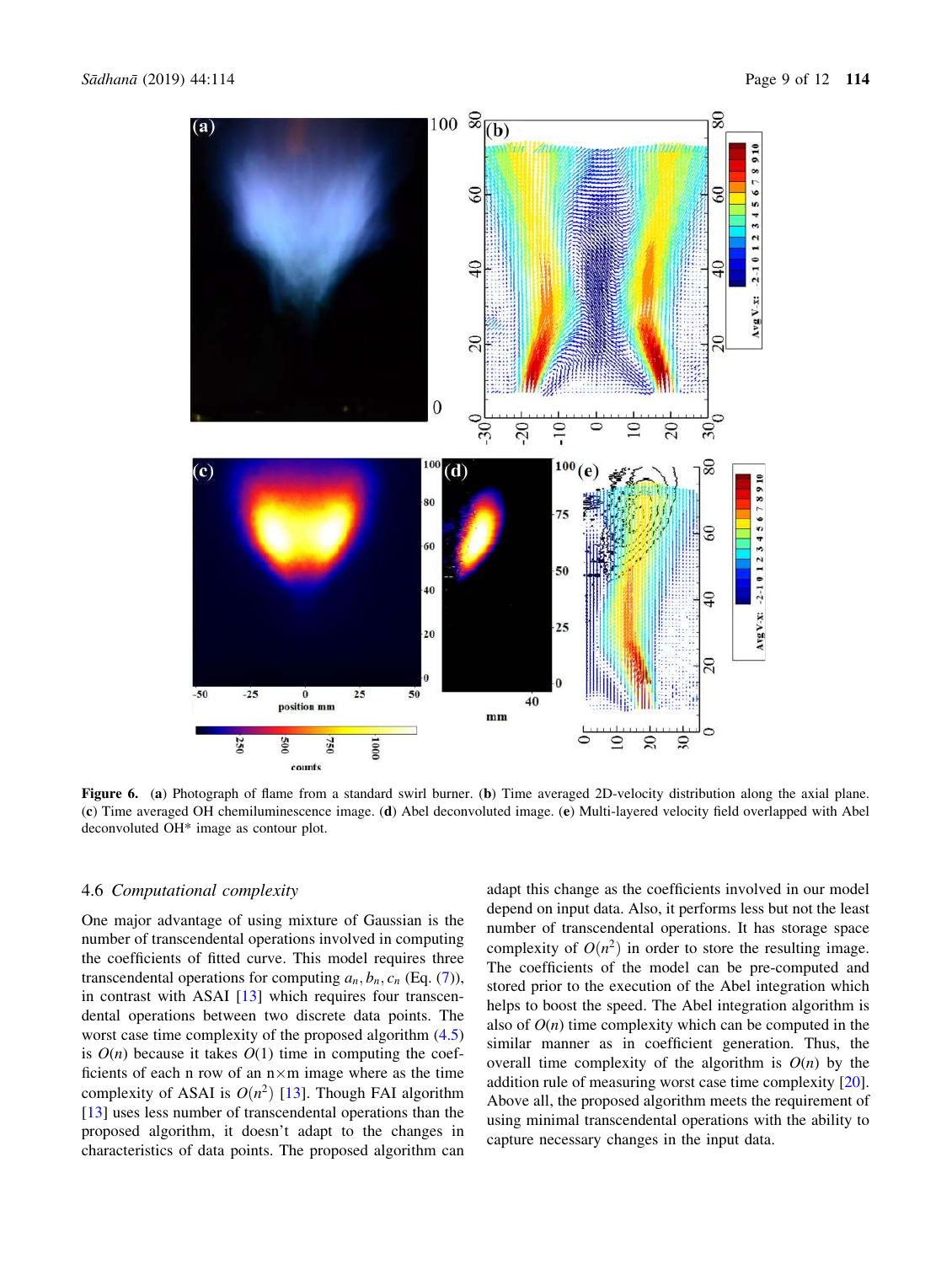<span id="page-9-0"></span>

Figure 7. Abel deconvolution without and with image enhancement (IE) are shown in (a) and (b) respectively. It is evident that the edge adaptive smoothing of input image alleviates the adverse effect of unwanted noise signals in the deconvoluted image. (c) Intensity profile along a fixed row (here, 313) of deconvoluted images with and without IE.

#### 5. Experimental details and analysis

The intended application of the newly developed algorithm is explained in figure [6](#page-8-0). The exemplary images shown correspond to optical and laser diagnostic investigations conducted in a swirl stabilized, standard burner with methane as fuel  $[21]$  $[21]$ . Figure [6](#page-8-0)(a) shows the photograph of the flame, and the corresponding time averaged OH\* image captured using an ICCD camera (La Vision, Model: Nanostar, 12 bit, 1280 x 1024 pixels) is shown in figure  $6(c)$  $6(c)$ . The burner is operated with an air and fuel flow rates of 200 lpm and 18.9 lpm respectively, resulting in a thermal power of 11.1 kW. The burner operated in nonpremixed mode at atmospheric conditions produced a turbulent flame at the investigated conditions. The OH\* images are captured with an exposure time of 100 microseconds, and 300 such instantaneous images are used to generate the time averaged image. In general the dominant noise source in scientific grade CCD and ICCD cameras are shot noise (the variations in the photoelectrons generated at each pixel) and the dark current read noise. The dark current read noise is negligible in our case owing to the short exposure and readout times. Post processing of the raw images was done to correct the camera chip sensitivity or shot noise and background noise (signals coming from unwanted background light). Shot noise usually follow Poisson distribution. For large numbers, the Poisson distribution tend to follow normal distribution, and the elementary events such as photons, electrons etc. are no longer observed individually. Typically this makes shot noise in actual observations indistinguishable from true Gaussian noise, and hence, the necessity of adaptive smoothing in image enhancement process. Variations in the camera chip sensitivity is normalized using an ensembleaverage image of a uniformly illuminated screen. The ensemble averaged background image is obtained using the



Figure 8. Qualitative comparison of the proposed method (b) with one of the state-of-the-art methods (a) from literature. The exemplary image shows the deconvoluted chemiluminescence image from a swirl stabilized burner. Since any one side is reflected to reconstruct the complete image, one can compare either side of both outcomes to draw inferences regarding the efficacy of the method.

same camera and intensifier settings with the flame extinguished. By uniform illumination in the experimental setup we try to minimize noise due to variable illumination, though not completely, and by edge adaptive smoothing we try to remove the AWGN noise up to some extent. It is evident from the flame photograph that the flame is lifted from the burner exit. One of the goals is to understand the influence of underlying local turbulent velocity field on the flame stabilization and heat release o r in other words, the underlying physical mechanism that enables the flame to stabilize against such high velocity flows. One way is by pixel-to-pixel comparison of the flame data with the corresponding velocity information. This implies that spatially resolved information about the velocity field along with the information about the flame/reactant species indispensable.

The 2D vector field is obtained using a laser based diagnostic technique called Particle Image Velocimetry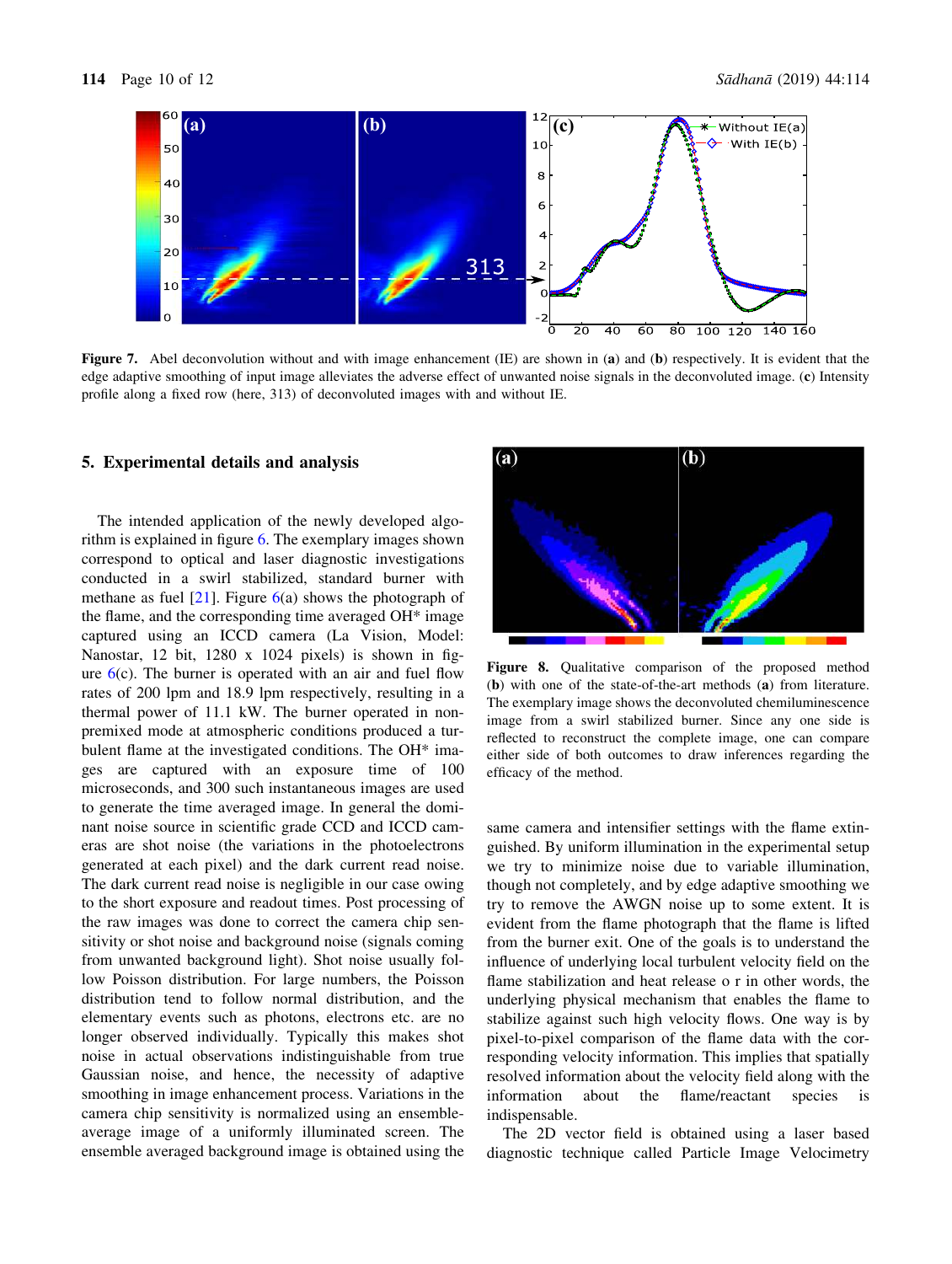(PIV) [\[22](#page-11-0)], where the displacement vector is calculated using auto-correlation or cross correlation techniques. Using the time between the laser shots and the physical pixel resolution of the camera the velocity is then calculated from the displacement vector. As the PIV data is spatially resolved in 2D, the missing element in this analysis is the spatially resolved information about the reactive species. So, the Abel deconvolution algorithm is employed on the time averaged OH\* images to obtain the 2D spatially resolved information as shown in figure  $6(d)$  $6(d)$ . Due to the axial symmetry only one half of the image is shown. The time averaged and planar vector field corresponding to the flow conditions is shown in figure  $6(b)$  $6(b)$ . Here the red and black colour vectors indicate the maximum and minimum velocities respectively. As OH\* is a measure of the heat release, by overlapping the Abel deconvoluted OH\* image on the 2D-PIV image a deeper insight into the turbulencechemistry (heat release) interactions can be obtained. Such a multi-layered image is shown in figure  $6(e)$  $6(e)$  where the planar velocity field is overlapped with Abel deconvoluted OH\* images in contour plot. The image gives a good impression of the flow field conditions in which the flame is stabilizing. Just ahead of the flame front there is an apparent deceleration of the flow field and also the OH\* contours of maximum heat release are located in regions of relatively lower local velocities. Here the reader is reminded that 2D images do not give the complete picture as the turbulence flame interactions in such flows are highly three dimensional in nature. However the example clearly highlights the importance and the benefits of the Abel deconvolution algorithm in analysis of such combustion related phenomena.

In order to validate the relevance of image enhancement, we have compared the Abel deconvolution process with and without the proposed pre-processing i.e. edge adaptive Gaussian smoothing in an exemplary deconvoluted flame image as shown in figure [7.](#page-9-0) The image enhancement process imposes additional degree of smoothness on the input image which is reflected in the deconvoluted images. From this comparison, we report that the edge adaptive smoothing lessens the effect of unwanted signals in such applications. From figure  $7(c)$  $7(c)$ , it is apparent that the MOG model still lacks smooth transition in intensity, mainly due to high fluctuation in raw data as a result of unconstrained noisy environment. However, enhancing the degree of smoothness prior to fitting MOG model resolves this issue up to some extent, as can be inferred from figure  $7(b)$  $7(b)$ . Further, we have compared our approach with one of the state-of-the-art methods [\[23](#page-11-0)] dealing with similar issues as ours. As figure [8](#page-9-0) indicates, the state-of-the-art method suffers from adverse effects of noisy environment, however, the proposed algorithm could suppress these unwanted signals and hence, it could impose higher degree of smoothness by simultaneously leveraging the image enhancement and Gaussian mixture model. The variation of intensity

towards the axis of symmetry is expected due to the influence of heat release from the burner exit. The stateof-the-art method, as shown in figure  $8(a)$  $8(a)$ , does not have the provision to regularize inversion by imposing smoothness constraint on acquired raw data. This results in abrupt fluctuations in the reconstructed scalar field. However, the proposed reconstruction, as shown in figure [8\(](#page-9-0)b), alleviates this effect through constrained regularization. Due to unavailability of continuous reconstructed profile in the state-of-the-art method, we have quantized our continuous reconstructed profile and compared with the available quantized version of the state-of-the-art method. The efficacy of inversion can be suitably inferred from this comparison, as shown in figure [8,](#page-9-0) by focusing on each quantized region of both the images. The proposed method has fewer fluctuations in each quantized region of the state-of-the-art method that leads to marginally superior inversion. However, as the final reconstruction is greatly influenced by the quality of the raw data, which again depends on the experimental settings, it is not possible to have a concrete conclusion on the superiority of the new method from the images here. What is clear from figure 9 is that the proposed MOG based Abel inversion through constrained regularization is proved to be equally good from the application of point of view and hence, can be suitably used as an alternative to the conventional methods.

The obtained results asserts that the proposed technique using standard Abel inversion for the application in combustion research is useful where limited infrastructure is available for acquiring the expensive laser diagnostics methods like planar laser induced fluorescence of CH radical (CH-PLIF) image. Our findings indicates, the application of MOG prior to deconvolution approximates the discrete data points relatively better than the other compared methods. Based on the intensity profile and qualitative comparison among various standard methods, we believe that the proposed framework is an alternative way to achieve the desired results and it works satisfactorily well compared to other standard techniques in the adopted experimental setting.

# 6. Conclusion

Abel transformation finds its applications in many research fields including plasma diagnostics, X-ray radiography etc. In this paper, we critically analyze the inherent issues of Abel deconvolution and propose a generic framework to tackle these issues up to some extent. The proposed algorithm gave maximum efficacy with the adopted image acquisition settings. Moreover, the proposed framework offers a provision to eliminate a certain amount of unwanted signals which is essential to be removed in many scenarios. Of particular interest is the extraction of 2D and